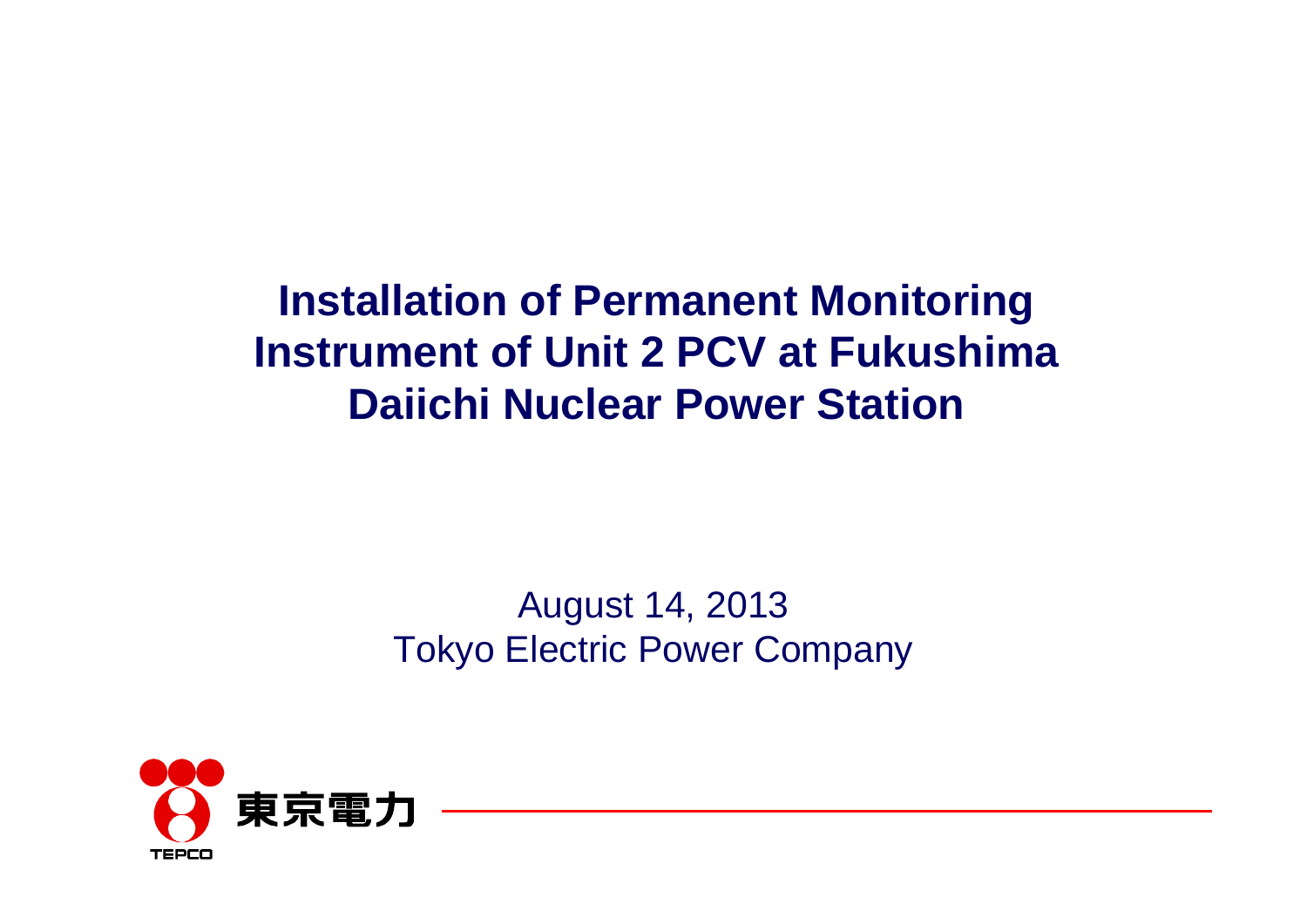### **1. Installation Status of Permanent Monitoring Instrument in the PCV**